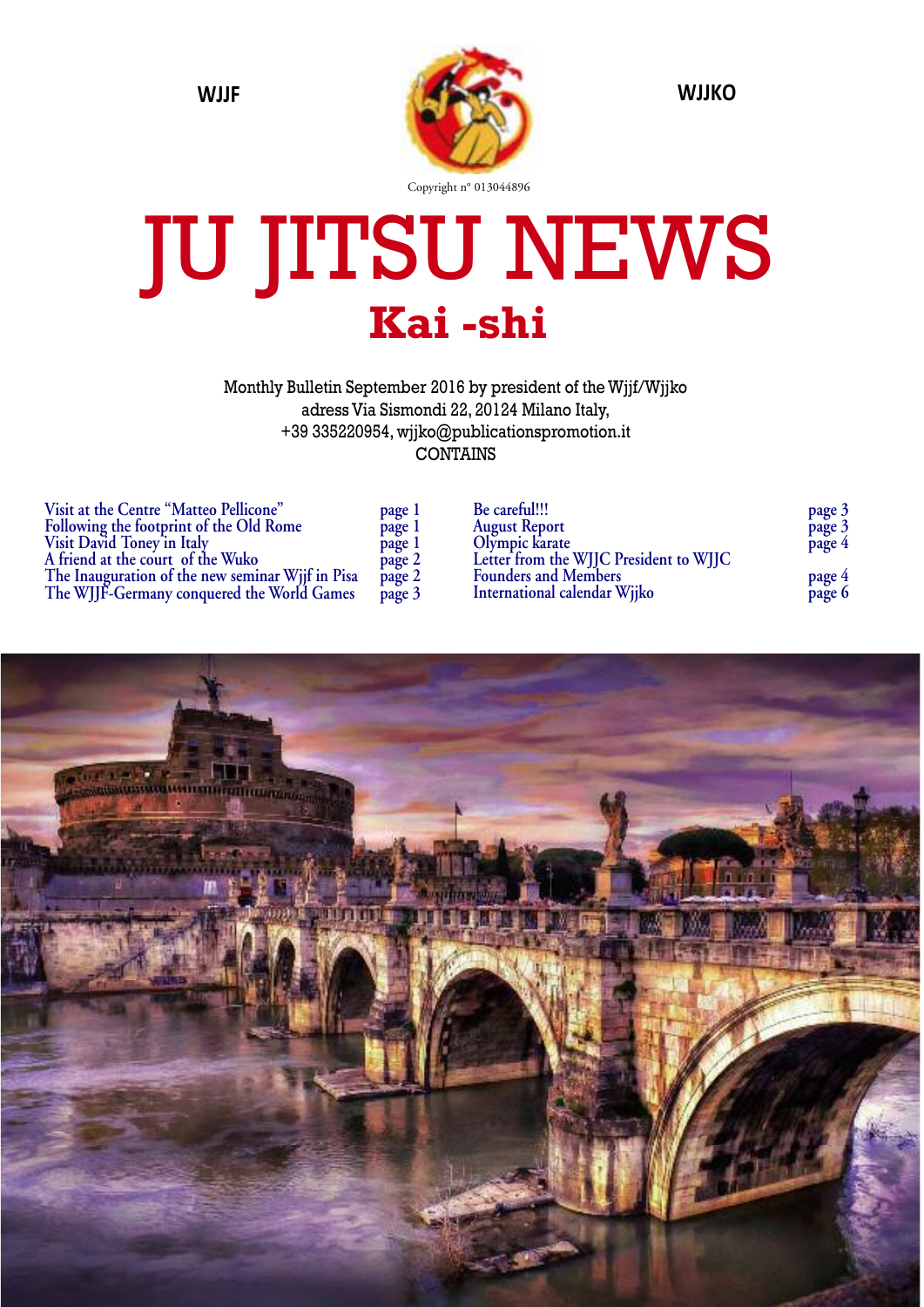

Wjjf/Wjjko member of Wjj Confederation, recognized by Tafisa (IOC) 25 OCTOBER 2013

#### **Visit at the Centre "Matteo Pellicone"**

By invitation of the master Giancarlo Bagnulo, member of the National technical Commission of Ju-Jitsu FIJLKAM and President of the Commission MGA FIJLKAM, on Monday 27 September Giacomo Spartaco Bertoletti International president "Wjjf/Wjjko 1976" took some guests : David Toney (Irlanda) and Ernesto Camilo Hechavarria Reyna, Shihan (Cuba).

The cooperation with the Fijlkam headed by Domenico Falcone, has moved the International and national structure (Wjj Italia) in particular

#### **Following the footprint of the Old Rome**

Gaeta 23-25 September 2016

As the history told us, the climate and the place made Gaeta a very visited place since the old Rome.

The ko-den-enshin, the old Japanese school of sword remade the Japanese imperial guard, Inugami sakon-no-chogen nagakatsu in the Sengoku-jidai (the period of the civil was about the 15° century). For some years now landed in the Bay of Ulysses, and in particular on the sands of Serapo, the slopes of Monte Orlando (Gaeta, Italy)

Here gathered Finnish (Hokuto ryu) convened by shihan Kimmo Tenhunen; Norway (Bushido Kampsportsenter) headed by shihan Ottar Andre Vassenden; from Ireland Kaicho David Toney and from the farCuba shihan Ernesto Camilo





Hechavarria Reyna. During the seminar, we have strengthened the



present technical organizational progress that the Koden Gsb Ha, (registered by the office of the register UIBM effective date 05.02.2014 n. 1577938) made in the last time under the direction of Gsb, 5th Shike title of the school Koden Enshin ryu Honmon Enshin ryu-Bujutsu

In the contest of the above National seminar Fesik the Koden (Wjjf/Wjjko 1976) covered a space which was for the associated disciplines Fesik.

The relation with the aikido of the master Michel Nehme, school Yamada, gave an additional trial of integrity, responsibility and cooperation with the Fesik, created by Kancho Carlo Henke (1937/2010) and today headed by Sean Henke.

To the guest Ottar Andre Vassenden, David Toney and Ernesto Camilo Hechavarria Reyna, the president Fesik, Sean Henke, gave a diploma Wuko to indicate the spirit of so shihan Eiji Ogasahara (1935/2011) and of his direct student of the master Iwasa Sei, today president Wuko.

Gsb, also at the name of the master Angelo Balconi – who lives in Santo Domingo – gave a Tsuba, probably from the time of Kamakuna, as a sign of humility, respect and perseverance.

The next Koden is waiting for you in Norway with Gsb and shihan Gianfranco Camerini.

#### **Visit David Toney in Italy**

Wednesday, September 21 pleasant surprise of Kaicho David Toney and Shike Giacomo Spartaco Bertoletti to The PDS RAPID Rigan Machado European



#### **HQ WJJKO/WJJF**

VIA SISMONDI 22 - 20133 MILANO ITALY Tel. 0039 335220954 - 0039 02 97162878 - Fax 0039 02 89879982 e-mail: wjjko@publicationspromotion.it sito: www.publicationspromotion.it – WWW.WJJF-WJJKO.COM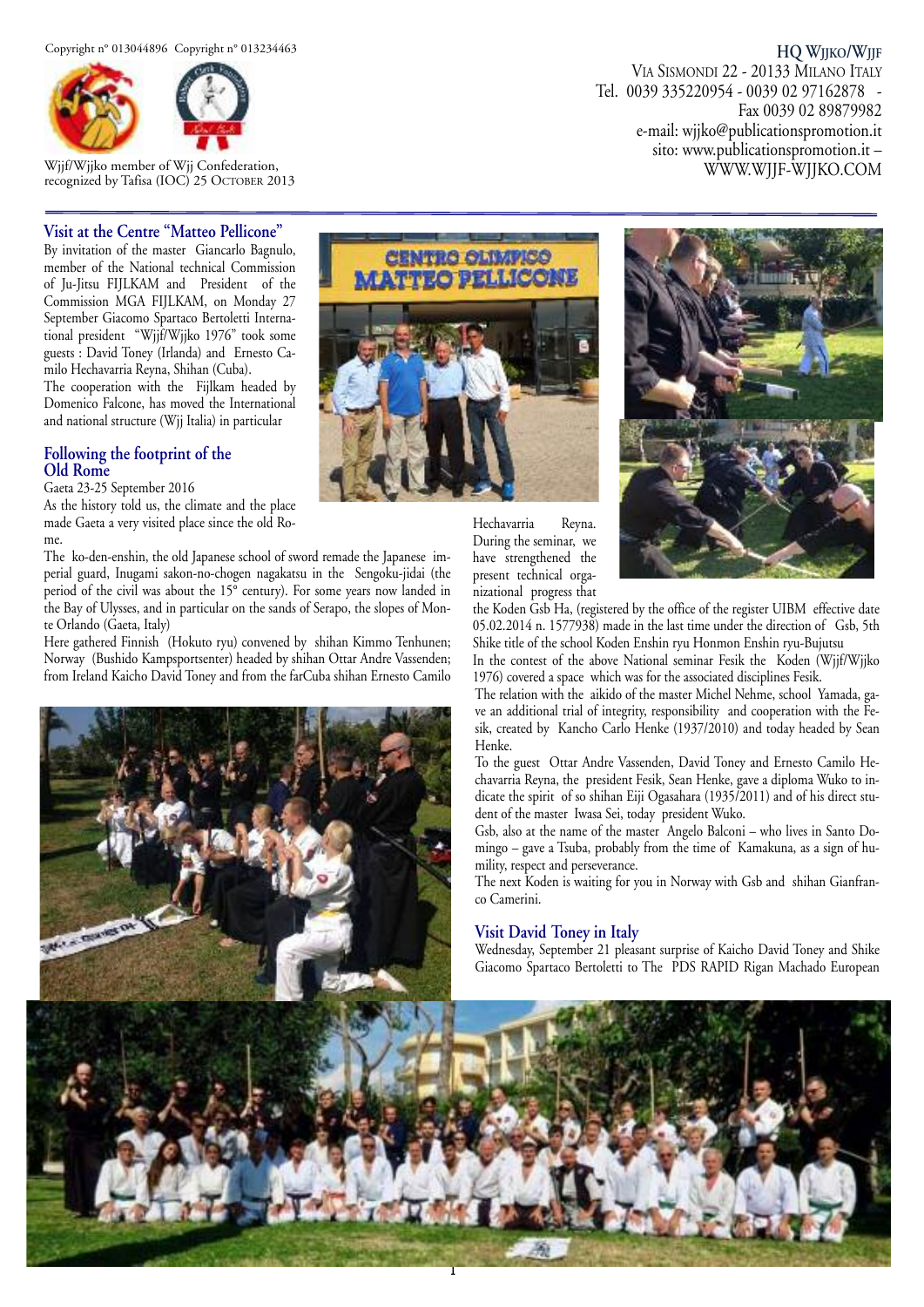

Wjjf/Wjjko member of Wjj Confederation, recognized by Tafisa (IOC) 25 OCTOBER 2013

**HQ WJJKO/WJJF** VIA SISMONDI 22 - 20133 MILANO ITALY Tel. 0039 335220954 - 0039 02 97162878 - Fax 0039 02 89879982 e-mail: wjjko@publicationspromotion.it sito: www.publicationspromotion.it – WWW.WJJF-WJJKO.COM



Association Homu dojo, c / o asd City Fitness Rome via Paternopoli 54, with the Shihan Antonio la Saladra, Manager Of the European Grand Master Rigan Machado.

Kaicho Toney, took part, practicing, for one of the evening classes in Brazilian Jiu Jitsu, where Shihan la Salandra has treated 4 drills from simple guard finalization and Spider Guard. Kaicho Toney has given the "Kids" of the first-class colored a fantastic lesson Syllabus WJJKO. After an excellent dinner and an organizational meeting, the day following Shike and Kaicho have started at a time of Gaeta for the course of the Sword.

#### **A friend at the court of the Wuko**



After the delivery of our certificate desho in Rio during the Olympic Games a so the Wuko is celebrating the "great Italian" success in Brazil

#### **The Inauguration of the new seminar WJJF in PISA**

"we recovered Pisa…" we could start like this with some belligerent words, but we do not want it could be misunderstood this important event which has characterized this Pisano September.

It was inaugurated on the 21 the largest and most prestigious sports centre of all the city, but I can dare of all the Tuscany, in fact the Gym Zone is the first in Italy to be completely Eco-friendly and with the presence of avantgarde technologies.

Inside this unique structure the Bushido Martial Academy, unique contact centre in Tuscany of our WJJF and WJJKO, has started a precious cooperation, in fact in this just sta-





ted season the ZONE is hosting some Official events of our Federation.

The Federal engagements will begin with the opening in October of a seminar WJJF JUNIOR, for our master on Tuesday and Friday, and we are organizing also some weekend for classes for instructors and black belts.

Now also PISA has got its Official reference point WJJF/WJJKO.

Thanks a lot to the management of the ZONE and in particular to the technical ref GIADA SCIACOL, for having involved our SHIHAN Mirko Di Cristofaro in this project that surely is changing PISA.

> www.bushido-academy.it www.zoneexperience.it Shihan Mirko Di C.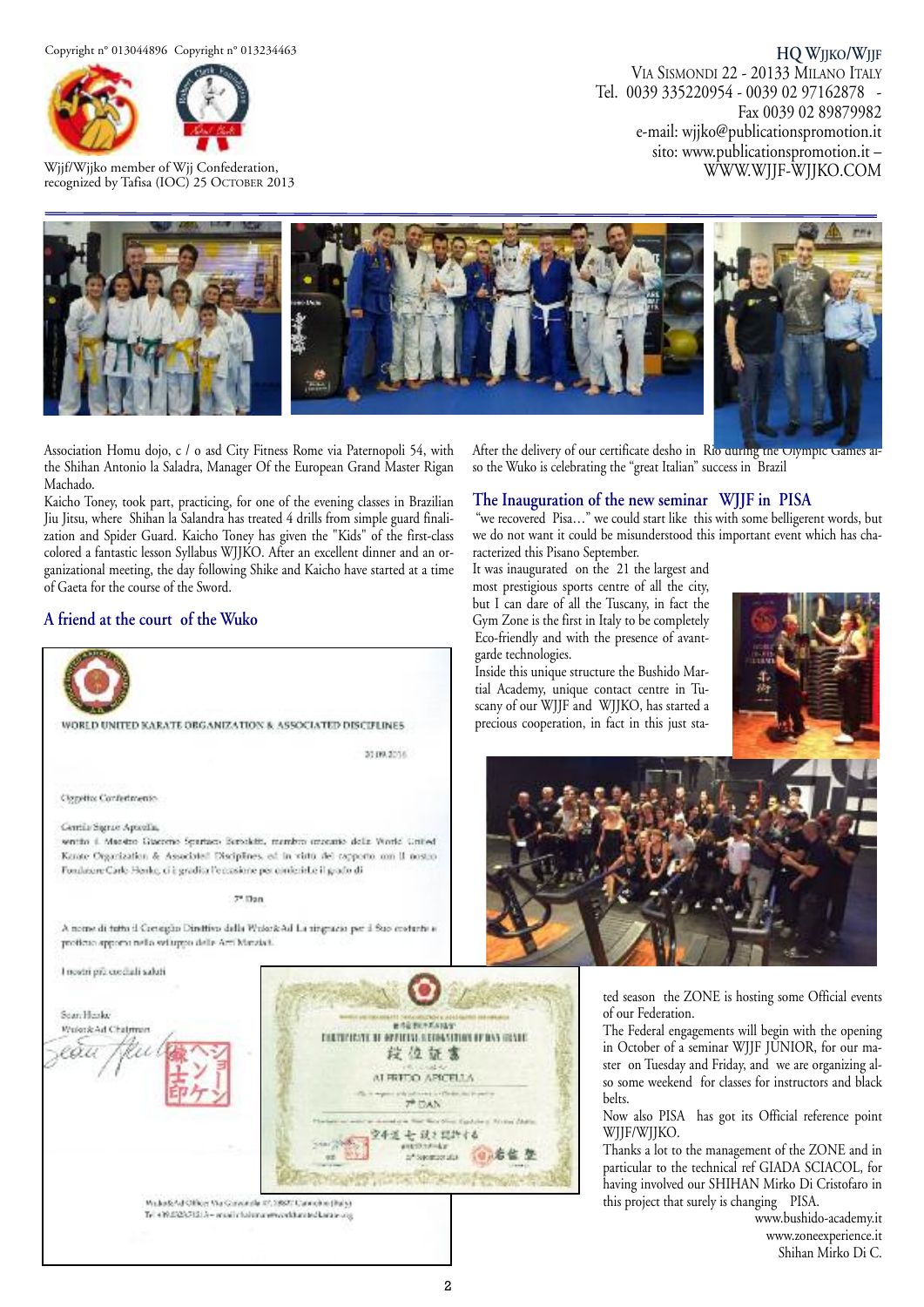

Wjjf/Wjjko member of Wjj Confederation, recognized by Tafisa (IOC) 25 OCTOBER 2013

#### **The WJJF-Germany conquered the World Games**

From 02. until 09/04/2016 Members of the WJJF-Germany had big success in Bad Kissingen.

The World Martial Arts Games invited to an eventful weekend. 626 participants from 20 nations traveled to the WMAG. A total of 29 participants of the team of the WJJF-Germany from the dojos BSC Wetzgau, Yawara Schwabisch Gmünd, MaRiBu Heubach, Shimboku Wiesensteig and Jiu-Jitsu Geislingen took part in 11 categories.

It started with the Kodokan kata, in which participants were judged by a prestigious jury. Sepp Oberhollenzer (Vice chairman Europe of the WJJF), Richard Schmidt (President of the WJJF-Germany) and Rudi Strobel (Vice-President of the WJJF-Germany) assessed the skills of the athletes and praised at the end the commitment and dedication of the participants.

The categories Grappling and MMA light started shortly thereafter. The signifi-





cant increase in the total number of participants also led to wellstaffed classes, so that the achieved results were highly competitive. An outstanding performance was shown by Leon Schurr (16 years old), who started in the category "adult black belts" and ranked the 3rd place. But the team of the BSC Wetzgau showed not only with him a sporty top performance. Philipp Mönch reached his personal best and also the rest of the team

**HQ WJJKO/WJJF** VIA SISMONDI 22 - 20133 MILANO ITALY Tel. 0039 335220954 - 0039 02 97162878 - Fax 0039 02 89879982 e-mail: wjjko@publicationspromotion.it sito: www.publicationspromotion.it – WWW.WJJF-WJJKO.COM

from the BSC Wetzgau showed a performance as usual to retrieve and continue seamlessly the successes of previous years. Particularly proud may be the offspring of the WJJF. Alea Retzler. She won gold with 12 years in the category "Grappling" and bronze in the category "non traditional forms".

The Dojo Shimboku Wiesensteig hast o be emphasized in particular. Eugen Keim arrived with a total of 16 children and youth and they offered a great show not only at the opening ceremony, they also ranked the 1st, 2nd and 3rd place in the category "team forms".

The success speaks not only for the dedicated and motivated fighters, but also for the quality that the WJJF offers. So the medals were received with great pride on Sunday at the award ceremony. The WJJF would like to take this opportunity to thank all participants and congratulates to a total of 7x gold, 10x silver and 8x bronze.

> WORLD JU JITSU FEDERATION KOKUSAI JU JITSU REMMEI Deutschland e.V. Sitz: Geislingen/Steige

#### **BE CAREFUL!!!**

It has been presented an initiative, on some social, in the Poland land with some people who are out from our "big" and only Wjf/Wjjko 1976". Ti be detailed Mr Miroslaw Bolociuch was expelled by our Association of Ju Jitsu headed by Soke Eugeniusz Sikora, our delegate since 30 years in Poland.

Anything else is important.

Shike Gsb

#### *Photo: Soke Eugeniusz Sikora with Shihan Andrew Walner and with Shike GSB at our 40° Congress in Rome Ostia 10-12 June 2016*



#### **August Report**

Here in the Australasia Region the WJJF/WJJKO has been very active in the Month of August with its members with training and gradings. Also former members are continuing returning back to the WJJF/WJJKO after so many

*Mathew Papallo 3rd Dan*

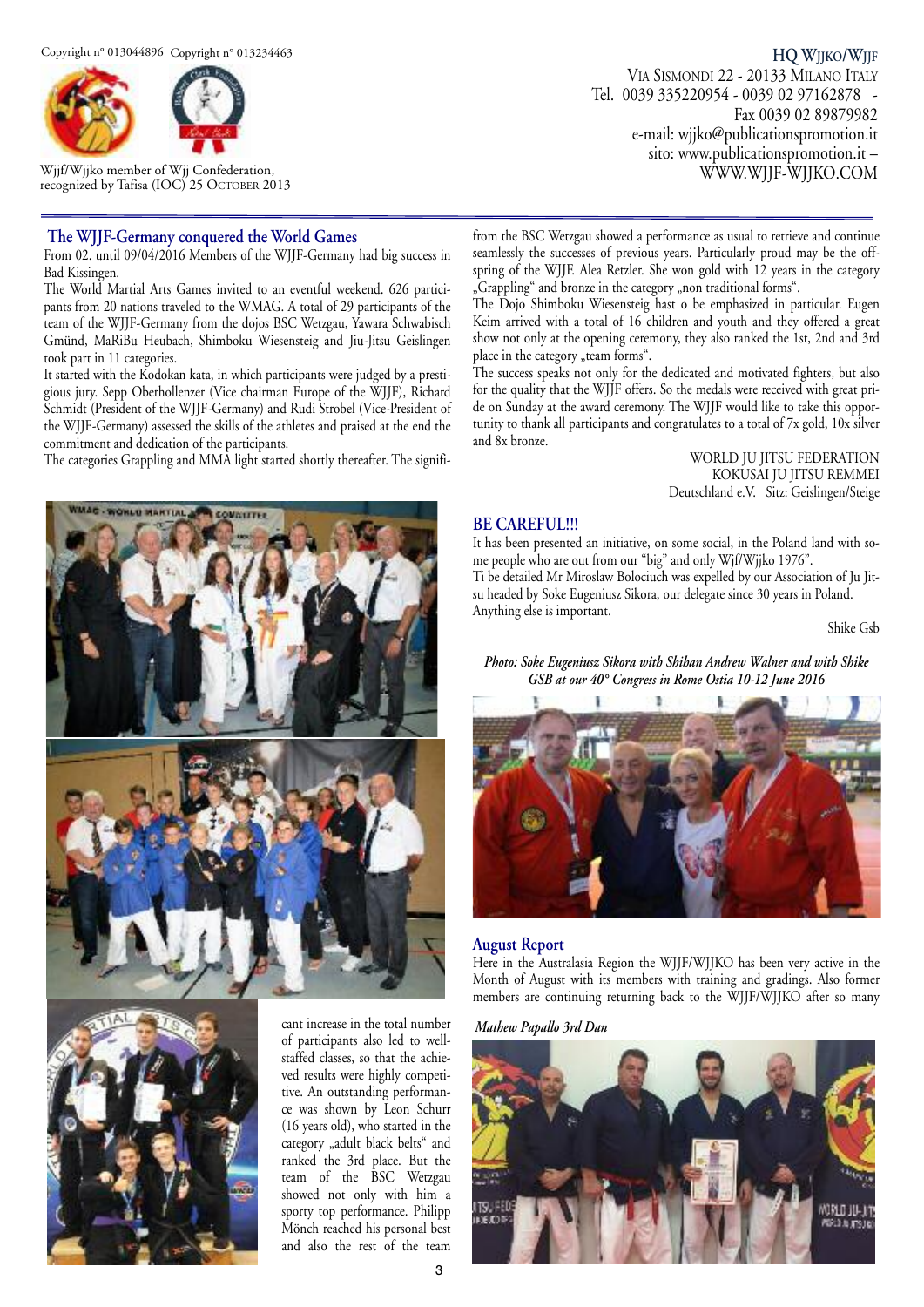

Wjjf/Wjjko member of Wjj Confederation, recognized by Tafisa (IOC) 25 OCTOBER 2013

## **HQ WJJKO/WJJF**

VIA SISMONDI 22 - 20133 MILANO ITALY Tel. 0039 335220954 - 0039 02 97162878 - Fax 0039 02 89879982 e-mail: wjjko@publicationspromotion.it sito: www.publicationspromotion.it – WWW.WJJF-WJJKO.COM



*Soke Tony Ball Wayne Searle 2nd Dan*

years and are looking forward in supporting the future of Jujitsu and Kobudo in Australasia. We are all now in the preparation leading up to the CONVER-GENCE 収 in November 19th-20th 2016.

Thank you all for your support!

Hanshi Peter Pace WJJF/WJJKO Australasia Vice-President

#### **30/07/2016 WJJF/WJJKO Official 3rd Dan Gradin**g

Congratulations to our WJJF/WJJKO Delegate - NSW State Representative Mathew Papallo from MP Living on his successful 3rd Dan Grading.

Mathew has been under the WJJF since he was 8 years old. He trains and teaches around Australia and Europe with numerous Delegates, promoting Jujitsu, MMA and Fitness. As Mathew is a Senior Coach in Jujitsu he continues to pass on the late Soke Clark legacy.

Thank you to the WJJF/WJJKO Delegates and their members who supported him on his assessment on the day. Osu!

#### **08/08/2016 - WJJF/WJJKO Official 2nd Dan Grading**

Congratulations to Sensei Wayne Searle on his successful 2nd Dan Grading.

Wayne has been at Camden Park Ju-Jitsu Club for many years and he is an Assistant Instructor under his Renshi Darren Miles.

Thank you to the members from Cpjj who supported him on his assessment on the day. Osu!

#### **23/08/2016 - Former WJJF Delegate/Member Soke Tony Ball has returned to the WJJF/WJJKO after so many years.**

Soke is very well known around Australia for his BuJutsu and Kobudo and regularly does visits to Japan. Inducted into the Australasian Martial Arts Hall of Fame (AMAHOF). Soke is now our International Ambassador for Kobudo and is excited to support and share his knowledge to all our members. Arigatou gozaimasu Soke!...Osu!

### **Olympic karate**

World Karate Federation (WKF) Attn: President Antonio Espinos Dear Antonio,

Further to what I wrote in my email to you one year ago (below), dated 30 September 2015, I would now again give my personal congratulations to WKF, WKF Executive Committee and to you as the WKF President for achieving the ultimate goal of getting karate included in the Tokyo 2020 Olympic Games Programme! As being one of the 33 founders of WUKO, now WKF, in Tokyo 1970, I consider this a final success for karate after so many years of negotiating with the IOC. I am both happy and proud of having been a part of this process, as I negotiated with IOC regarding the situation for karate related to the



Olympics in Lausanne already in 1985.

It should naturally be a real highlight for me, if I could be able to visit the Karate event at the Tokyo 2020 Olympics, 50 years after the creation of WKF! It is also fantastic, that the WKF could celebrate a 50 years jubilee with Olympic participation on the same place as where the federation was born.

It is with great sorrow I missed another jubilee to celebrate, i.e. my 40 years of participation to the GAIFS/SportAccord Congress/Convention this year because of health reasons. As you also may remember, I was the WUKO representative to the GAISF Congress at Hotel Princesa Sofia in Barcelona 1976, who

had the honour and pleasure of receiving the congress

acceptance of the WUKO's GAISF membership from the GAISF then General Secretary Charles Palmer.

Once again. My congratulations to WKF! My best regards to you and all your Directing Committee, Committees and athletes! Greetings!

#### Paul Dr. Paul G Hoglund,

Founder of WUKO/WKF, Former Asst. General Secretary of WUKO, Former General Secretary of EKU, Former GAISF/SportAccord Council Member

#### Från: Paul G Höglund

Skickat: den 30 september 2015 10:43

Karate on the shortlist for IOC decision on the Olympic Programme for 2020 Tokyo Olympics.

To: World Karate Federation (WKF)

Attn: President Antonio Espinos

Dear Antonio,

I have received the AIPS Press Release below. I just want to give my personal congratulations to WKF, WKF Executive Committee and to you as the WKF President for achieving this first step of a possible inclusion on the Tokyo 2020 Programme! As being one of the founders of WUKO, now WKF, in Tokyo 1970, it should naturally be a real highlight for me to be able to visit a possible Karate event at the Tokyo 2020 Olympics, 50 years after its creation!

As I have another jubilee to celebrate, i.e. my 40 years of participation to the GAIFS/SportAccord Congress/Convention next year 2016, it should be great if I could four years after, in 2020, celebrate a 50 years jubilee for the creation of WUKO/WKF at the same place as where the creation was taking place! As you also may remember, I was the WUKO representative to the GAISF Congress at Hotel Princesa Sofia in Barcelona 1976, who had the honour and pleasure of

> receiving the congress acceptance of the WUKO's GAISF membership from the GAISF then General Secretary Charles Palmer.

> Once again. My congratulations to WKF! My best regards to you and all your Directing Committee! Greetings!

> > Dr. Paul G Hoglund,

Founder of WUKO/WKF, Former Asst. General Secretary of WUKO, Former General Secretary of EKU, Former GAISF/SportAccord Council Member

#### **Letter from the WJJC President to WJJC Founders and Members regarding the pre sent status of the WJJC development and future progress possibilities**

#### Dear WJJC Founder and Member,

First I apologize for not having contacted you as being WJJC Founders and WJJC Members for a long time. I have unfortunately not had a very good half year. My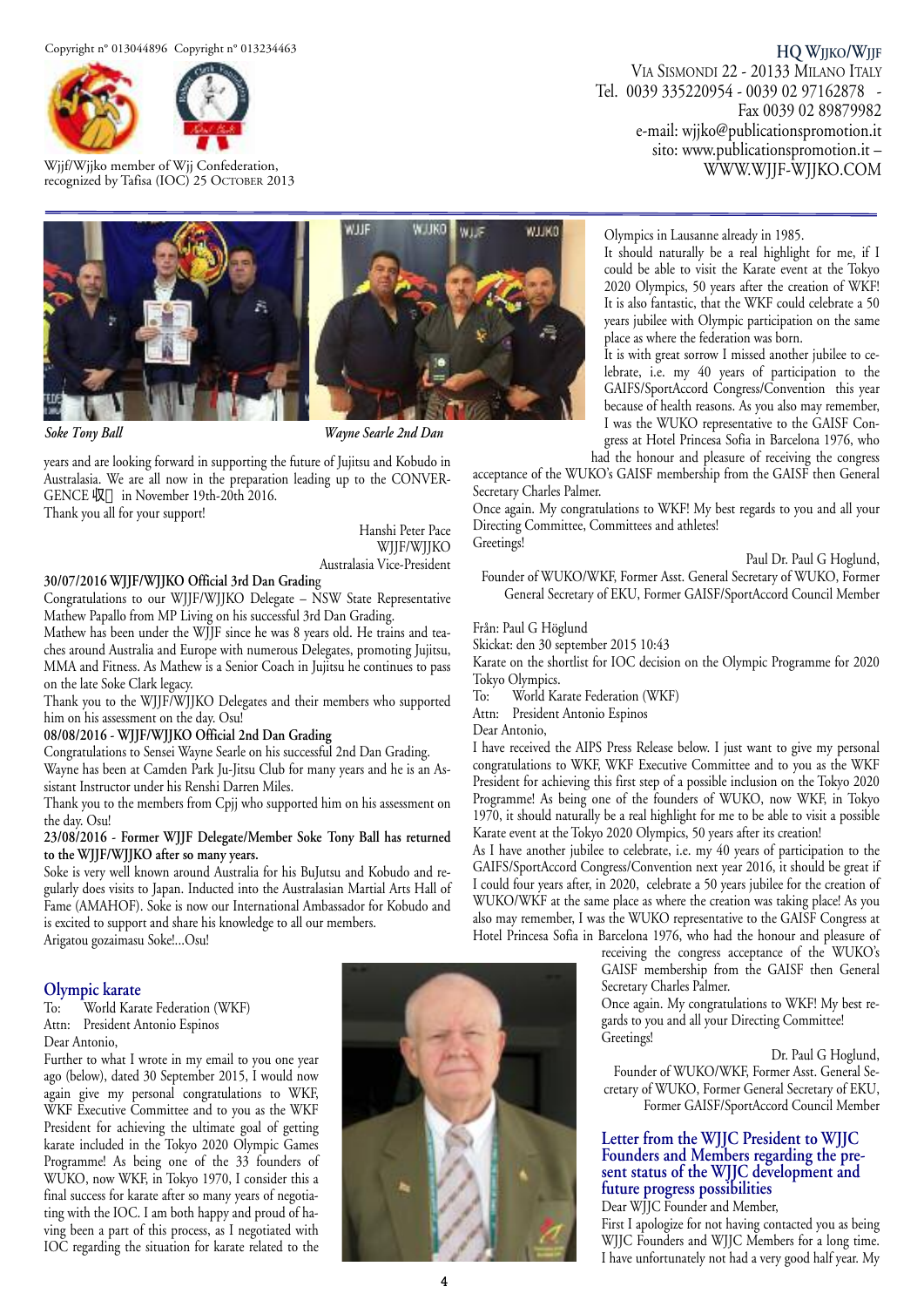

Wjjf/Wjjko member of Wjj Confederation, recognized by Tafisa (IOC) 25 OCTOBER 2013

left foot was amputated in January this year because of a blood circulation problem, and then I have been in rehabilitation. I have now got a prosthesis, and I can walk again fairly well, and I also have started working again as before.

Short overview of WJJC Creation and Structure

It is now about three years since we created and founded the WJJC at a meeting in Casteggio, Italy, on 30th July 2013. I have tried my best, and I have worked intensively during the past time from the creation of our Confederation for building the basic administration and trying to get the administrative routines for creating a strong foundation for the future development of the WJJC. This work has not been easy, and we still e.g. need to have more activities such as a web site, various events and better communication to Founders and Members.

But we should also here remember that the WJJC is a Confederation, which means that all member federations have their own training camps, seminars and competitions etc. Therefore I consider, that one of the most important and main goal for the WJJC is to strengthen our Founders and Members positions within the large and important international sports- and Martial Arts community. Today already 13 prominent and well known Martial Arts leaders all over the world have confirmed their interest in the WJJC and have decided to come together as the WJJC Founders. They have all signed the WJJC Founders' Declaration and confirmed their real interest by paying the WJJC Founder's contribution. The Founders are the base of the WJJC, so this loyalty and showed interest in the WJJC future development makes me really happy! Let us now, all Founders and Members, work and achieve our WJJC visions and goals together! List of WJJC Founders

The following persons are listed as WJJC Founders today 16-09-04. Please use the email addresses below and start communicating between you. Let us also know all your ideas and expectations for the future by direct contact with me and the WJJC Executive Committee!

- 1. Paul G Hoglund, Sweden, (pghoglund@telia.com)
- 2. Spartaco Bertoletti, Italy, (gsb@publicationspromotion.it)
- 3. Bruce Bethers, USA, (brucebethers@gmail.com)
- 4. Gianfranco Camerini, Italy, (info@wasi-sport.org)
- 5. Patric Hickey, USA, (phickey@loveinsurance.com)
- 6. Auvo Niiniketo, Finland (niiniketo@gmail.com)
- 8. Istvan Kelemen, Hungary (kelemenistvan13@freemail.hu)
- 9. Hisham Aljassir, Kuwait (haljassir@hotmail.com)
- 10. Rainer Grytt, Germany (rgrytt@t-online.de)
- 11. Helder Nunes, Portugal (jiujitsu.portugal@gmail.com)
- 12. Tawfiq Jaunbocus, Mauritius (tawfiq.jaunbocus@yahoo.com)
- 13. Leif Hermansson, Sweden (info@kaizenkai.se)
- How do I see WJJC as an International Martial Arts Confederation?

I have earlier communicated with you and explained how I look upon the existence of the WJJC, and what the most important things are to achieve for the future. Let me now again repeat those things in order for us to have a solid ground to build our future work together.

There are different kinds of International Federations, and then especially within the Martial Arts. Some established Martial Arts and sports have already officially recognized sport federations by IOC and/or SportAccord, which also are members of the World Games. Nearly all countries have also National Federations for those sports, which thus are more or less funded by their own National Sports Authorities. Parallel with those official federations there exist everywhere other Martial Arts federations, which are not sponsored by the National Sports Authorities. Those can be both single style federations and multisport federations.

It is an absolute fact, that the world's majority of martial artists and combat sport athletes do not belong to the so called "official sport world". Those federations have to live on their own membership fees, sponsorship and income from championships, courses, training camps, issuing of diplomas etc. The legitimacy of those federations is mainly based on the interests of their members. This is the same phenomena as the existence of all kinds of similar associations and fe-

**HQ WJJKO/WJJF** VIA SISMONDI 22 - 20133 MILANO ITALY Tel. 0039 335220954 - 0039 02 97162878 - Fax 0039 02 89879982 e-mail: wjjko@publicationspromotion.it sito: www.publicationspromotion.it – WWW.WJJF-WJJKO.COM

derations in the society. Those bodies are created in order to take care of, support and develop the needs of their members.

The existence of the WJJC is only legitimate as long as the different kind of members are satisfied, happy and find an interest in belonging to this federation. There is therefore sometimes a more challenging task to develop a "non official" federation. Like all companies and "private" enterprises, a federation based only on the interest of its members has to have a commonly accepted marketing plan and a development plan based on what the "market" wants". If the products are not interesting, nobody will "buy" them. Then this particular body or federation very soon will be out of the market and has to close down.

My view of WJJC as an International Martial Arts Federation is thus based on the real interests of its members. That means that we have to ensure the quality, excellence and market oriented approach in order to develop the WJJC. The WJJC shall also work within the international sports community and seek serious and well established cooperation partners and further look and work for membership of international multisport bodies such as TAFISA and other international institutions, working for the general society and human development such as United Nations, UNESCO etc. After the founding and establishment of the WJJC, my first priority was to apply for membership of TAFISA, The International Federation for Sports for All, recognized by the IOC (International Olympic Committee). The WJJC is now one fully recognized international member of TAFISA since the TAFISA congress in November 2013, and we are very active within the TAFISA Martial Arts Commission.

What shall be the absolute priority for the WJJC?

First we now further have to carefully define the direction we want for the WJJC. Here we have already seen that WJJC has so far got its present Founders' and Members acceptance as an international body they want to belong to. If the WJJC has the real wish to develop into a competitive organization within the global Martial Arts Community, it is necessary to define the essential parts of the WJJC's development structure. We thus then have to define our WJJC's "Mission, Purpose, Vision and Values".

As I can see it, the most important parts of our motivation for our existence are our possible "guidance to foster Human Character Development, Fellowship as well as Technical Excellence". In combination with those mission statements we must also have very concrete activity plans for all kind of events such as championships, demonstrations, training camps, courses, seminars etc. If we also can ensure "Integrity, Fairness and the Highest Standards within the International Martial Arts and Combat Sports Community" we will have a very good chance to be "competitive on the market". Above I have described my opinion of the absolute priorities for making the WJJC to the high quality International Martial Arts Confederation it deserves to be.

Present achievements and activities

Just now the WJJC is organizing and preparing for the participation to TAFISA World Sports for

All Martial Arts Festival at Jakarta, Indonesia, 6-12 October this year. We will have spectacular demonstrations of both Traditional Japanese jujitsu and the more modern sport jujitsu hokutoryo competition system. Further a team of five Indonesian jujutsu athletes will make a performance of a demonstration for which they received the gold medal at the OCA Asian Indoor Games recently. Among other activities to report is that I participated to the WJJF/WJJF Congress at Belfast in February 2015 and then to WMAC (World Martial Arts Council) World Games at Bangkok in March 2015 and during the same time to the World Muay (Thai) Championships, also in Bangkok. In April 2015 I participated to SportAccord Convention at Soichi, Russia, where I have been delegate for 39 years since 1976. Further I was invited guest to the IMGC (International Martial Arts Committee) Torch Lightning Ceremony at Pyongyang, DPR Korea, October last year. On the way back I had a meeting with the IWUF (International Wushu Federation) vice president in Beijing. I also participated to the IMGC Games at New Delhi in beginning of December last year, where I at the congress was elected as vice president of the IMGC. We will al-